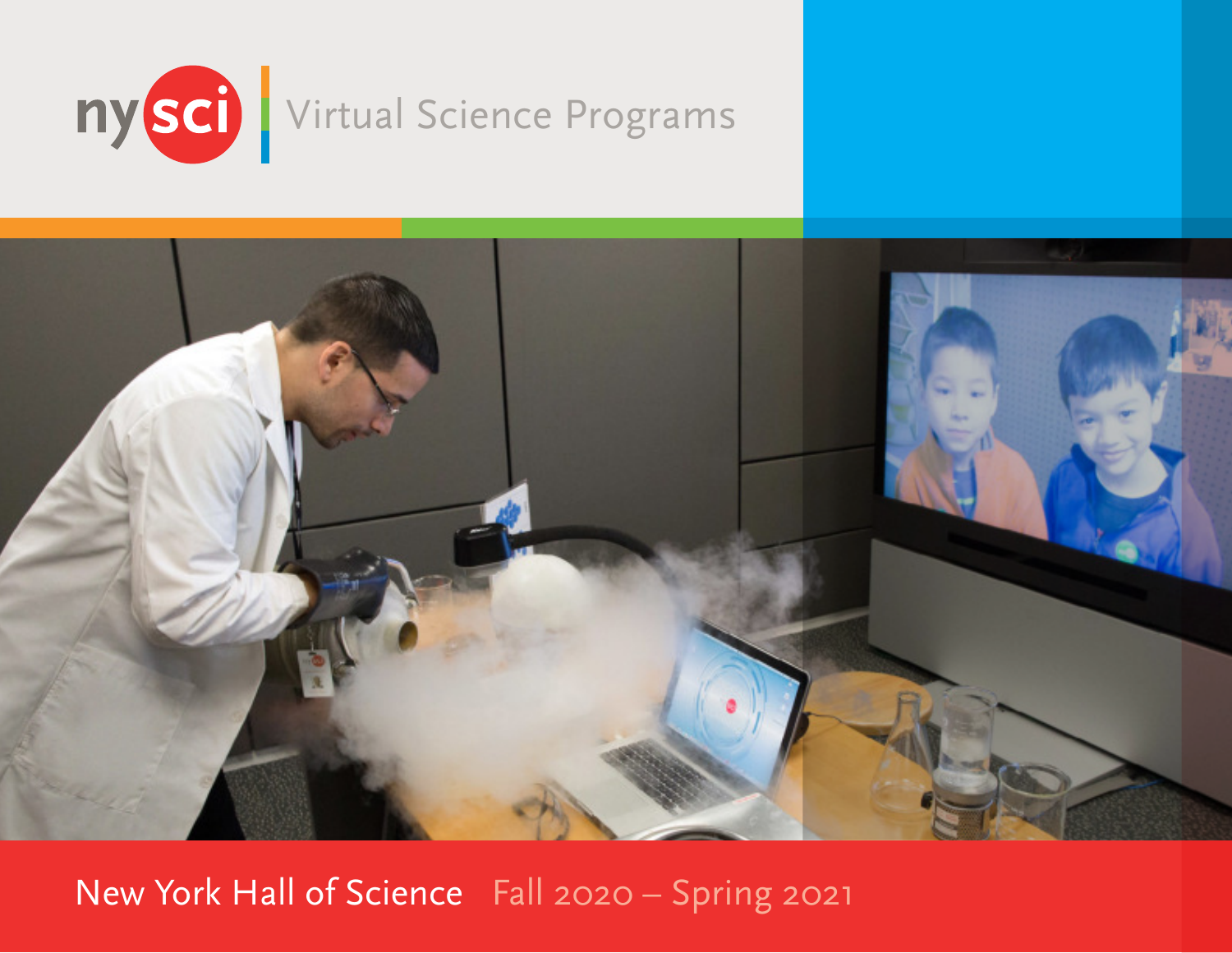Virtual Science Workshops **Virtual Science Workshops** 

The New York Hall of Science (NYSCI) continues to support remote learning needs through a variety of high quality virtual educational programs for schools, child care centers, and other community based organizations that are seeking engaging educational STEM experiences for their audiences. With over 10 years of experience delivering online programs, NYSCI has developed successful virtual learning strategies and experiences that makes science come alive at your school or online!



## **VIRTUAL SCIENCE WORKSHOPS**

Looking to create a fun, engaging online experience for your class that will enrich your STEM curriculum? NYSCI's Virtual Science Workshops are designed to make it easy for educators to integrate within their remote learning platform and foster hands-on learning, critical thinking, collaboration and communication skills through group discussion. Each workshop is a live interactive experience led by a NYSCI Instructor and includes an activity material list provided prior to the workshop consisting of accessible materials that can be found in participants homes or can be easily substituted. Workshop topics are listed below.

*Fee: \$150 per 1 hour session for a maximum of 32 students.* 

*For more information or to book a NYSCI program, contact Georgette Williams at 718-595-9114 or gwilliams@nysci.org.*

## **STEM Fairytales**   *Grades Pre-K\* – 2*

 *Once upon a time…* students will participate in an active story time with the fairy tale of Goldilocks and the Three Bears and then apply science, technology, and math skills to solve an engineering challenge that they can do from home with simple materials.

*Grades K – 2: NYC K-2-ETS1-2, NYS K-2-ETS1-2* 



 **Bubble, Bubble**  *Grades Pre-K\* – 2*

 Bubbles are a great source of science discovery! Students will design and make their own bubble-blowing tool from everyday objects then test and play with these new bubblemaking tools as they observe the size, shape, patterns, reflection, and colors of bubbles.

*Grade Pre-K: NYC Unit 7 P-PS1-1, NYS P-PS1-1 Grade K: NYC Unit 1 K-PS1-1, NYS P-PS1-1 Grade 2: NYC Unit 1 2-ESS2-2,*  1 *NYS 2-ESS2-2*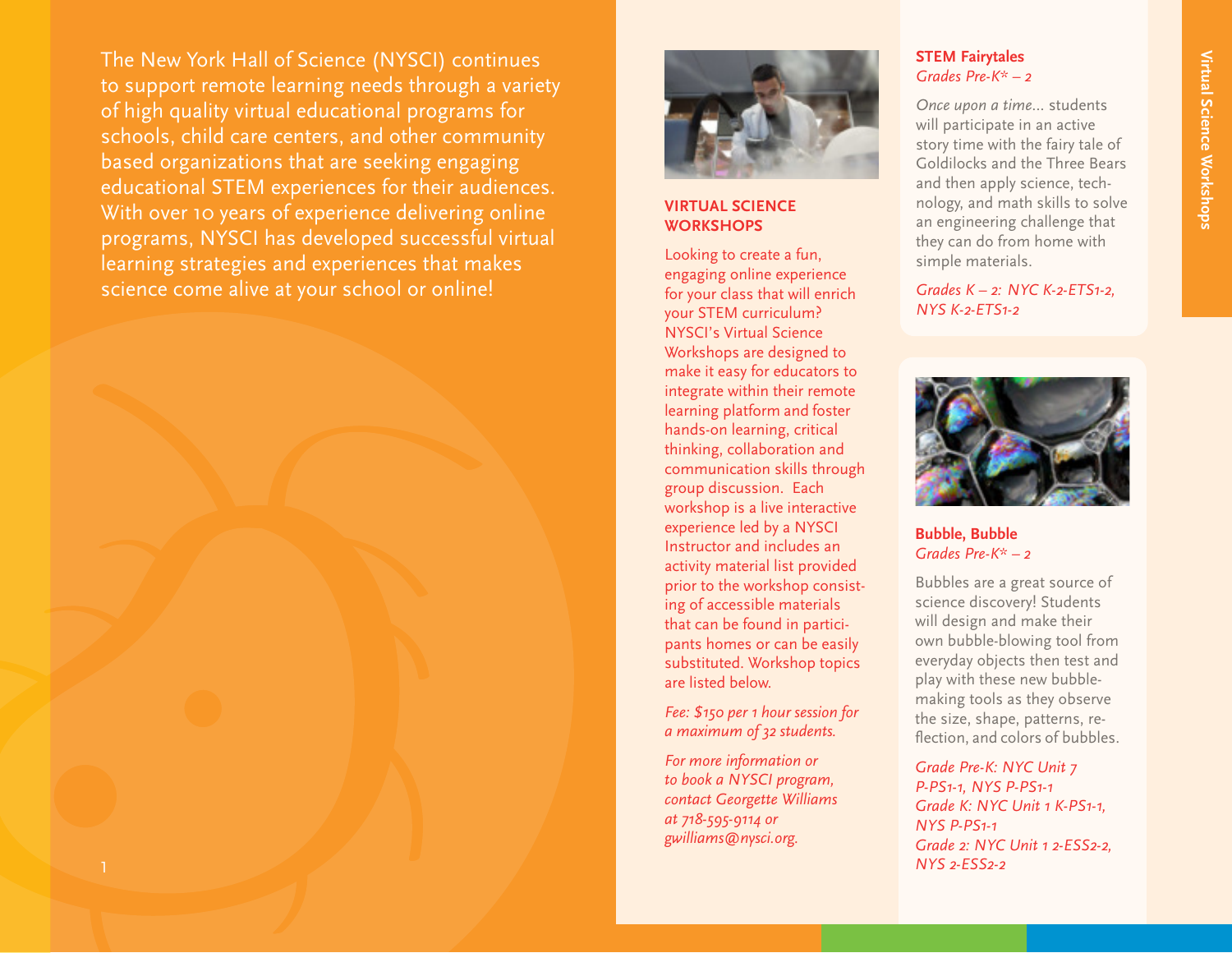

## **Light and Shadows**   *Grades Pre-K\* – 2*

 How is a shadow created? Experiment with light sources, shapes and filters to create a variety of shadows that demonstrate light transmission, projection or blocking. Observe how colored filters can be used to manipulate light and add a touch of color within a shadow.

 *Grade Pre-K: NYC Unit 6 PS3-1, NYS PS3-1 Grade 1: NYC Unit 2 PS4-2, 1-ESS1-2, NYS PS4-2, PS4-3*

## **Amazing Adaptations: Designer Ears**   *Grades 1 – 3*

 Students become animal investigators as they explore an amazing adaptation that enables animals to survive in the environments that they live in... their ears! Explore the relationship between predator and prey, and how different animal ear shapes

influence hearing by designing and testing their own set of animal ears.

 *Grade K: NYC Unit 3 K-ESS3-1, NYS K-ESS3-1 Grade 1: NYC Unit 3 1-LS1-1, NYS 1-LS1-1 Grade 2: NYC Unit 3 2-LS2-2, NYS 2-LS2-2*



## **Science of Sports** *Grades 3 – 6*

 Explore the science of sports through a series of interactive activities. Discover the relationship between kinetic and potential energy and why balls bounce as high as they do. Participate in physical activity to test your reaction time and learn how to improve your performance in sports activities.

 *Grade 3: NYC Unit 4 3-PS2-1, 3-PS2-2, NYS 3-PS2-1, 3-PS2-2 Grade 4- NYC Unit 2 4-PS3-2, 4-PS3-4, NYS 4-PS3-2, 4-PS3-4*

*\*These workshops will require adult assistance for Pre-K students.*

# **Eyes Have it**  *Grades 3 – 7*

 Experiment with various optical illusions and learn how the brain can deceive the eye. Conduct investigations on depth perception and create your own optical illusion toy.

 *Grade 4: NYC Unit 1 LS1-2, NYS LS1-2 Grade 7: NYC Unit 3 MS-LS1-8, NYS MS-LS1-8* 

# **Strong Structures**  *Grades 3 – 8*

 Using an assortment of simple materials, participate in a series of challenges to build and design strong stable structures. Test weight, durability and ability to withstand extreme environmental conditions and analyze ways to improve on your design.

 *Grades 3 – 5: NYC MS-ETS1-1, MS-ETS1-2, MS-ETS1-3 MS-ETS1-4; NYS MS-ETS1-1, MS-ETS1-2, MS-ETS1-3 MS-ETS1-4 Middle School: NYC MS-ETS1-1, MS-ETS1-2, MS-ETS1-3 MS-ETS1-4; NYS MS-ETS1-1, MS-ETS1-2, MS-ETS1-3 MS-ETS1-4* 

# **Color My World** *Grades 3 – 7*

 Delve into the mysteries of color and light to learn about the visible spectrum, colorabsorption and reflection. Observe objects under unique monochromatic color filters and discover how colors can be blocked to create secret messages. Investigate a device that utilizes a diffraction grating lens to observe the spectrum of light.

 *Grade 4: NYC Unit 2 PS4-3, NYS Unit 2 PS4-3; Patterns*



 **Cool Craniums**  *Grades 6 – 10*

 Explore how animals adapt to their environments. Study, sort and classify the form and function of a variety of mammal skulls. Investigate how to apply these techniques to identify a mysterious skull.

 *Grade 8: NYC Unit 4 MS-LS4-2, NYS MS-LS4-2*

**Virtual Science Workshops** 

Virtual Science Workshops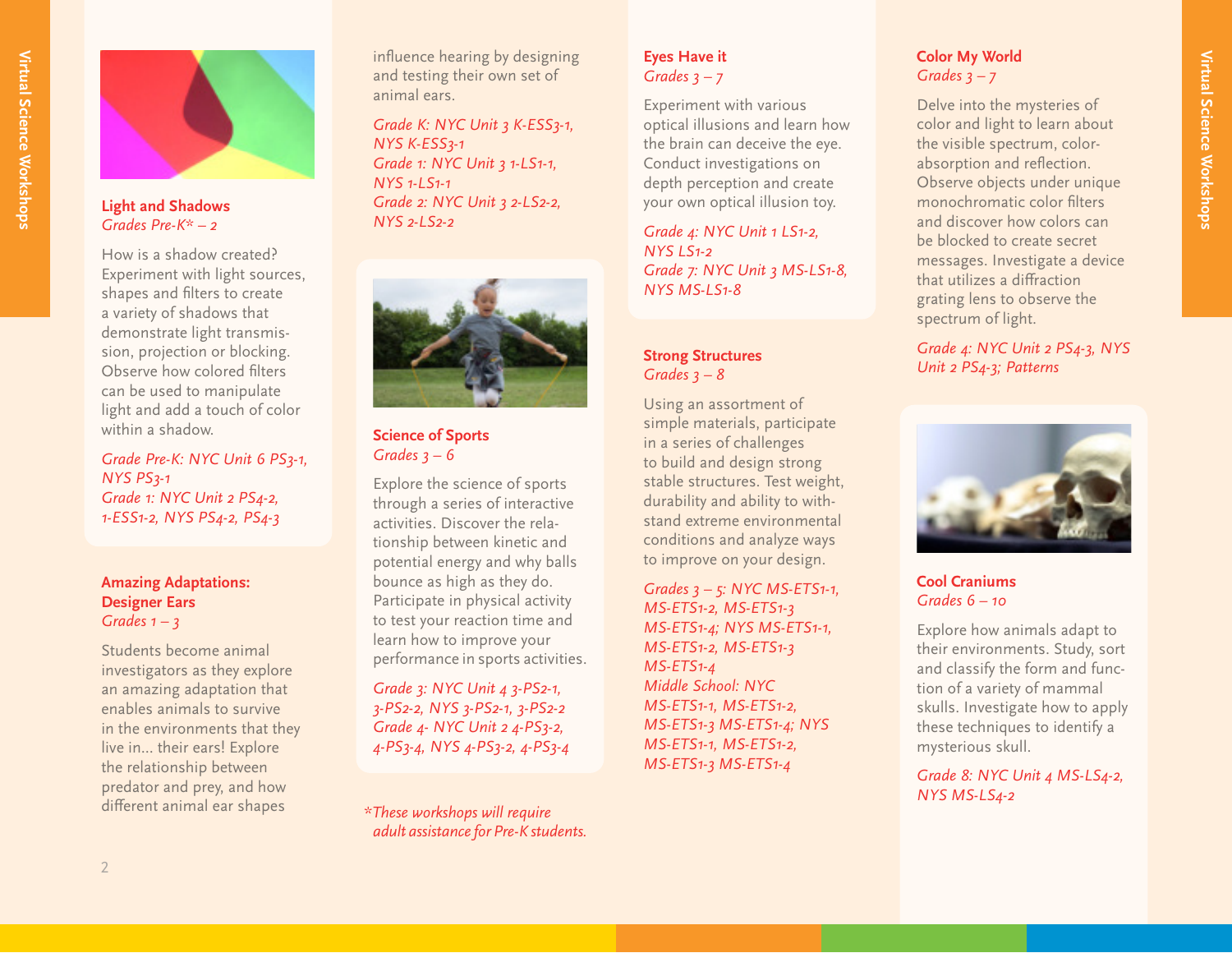

# **WOW! Science Showcase**

Seeking to amaze your students with extraordinary science phenomena that requires no materials for you or your students? Our WOW! Science Showcase consists of a range of eye popping science demonstrations that will spark interest in understanding the how and why science phenomena occurs. NYSCI Instructors will set up all materials and equipment and conduct experiments on screen such as air pressure and electricity and engage students in an interactive dialogue to explore the science principles of each science phenomenon. Appropriate for all grades.

*Fee: \$150 per one hour session for up to 40 students.*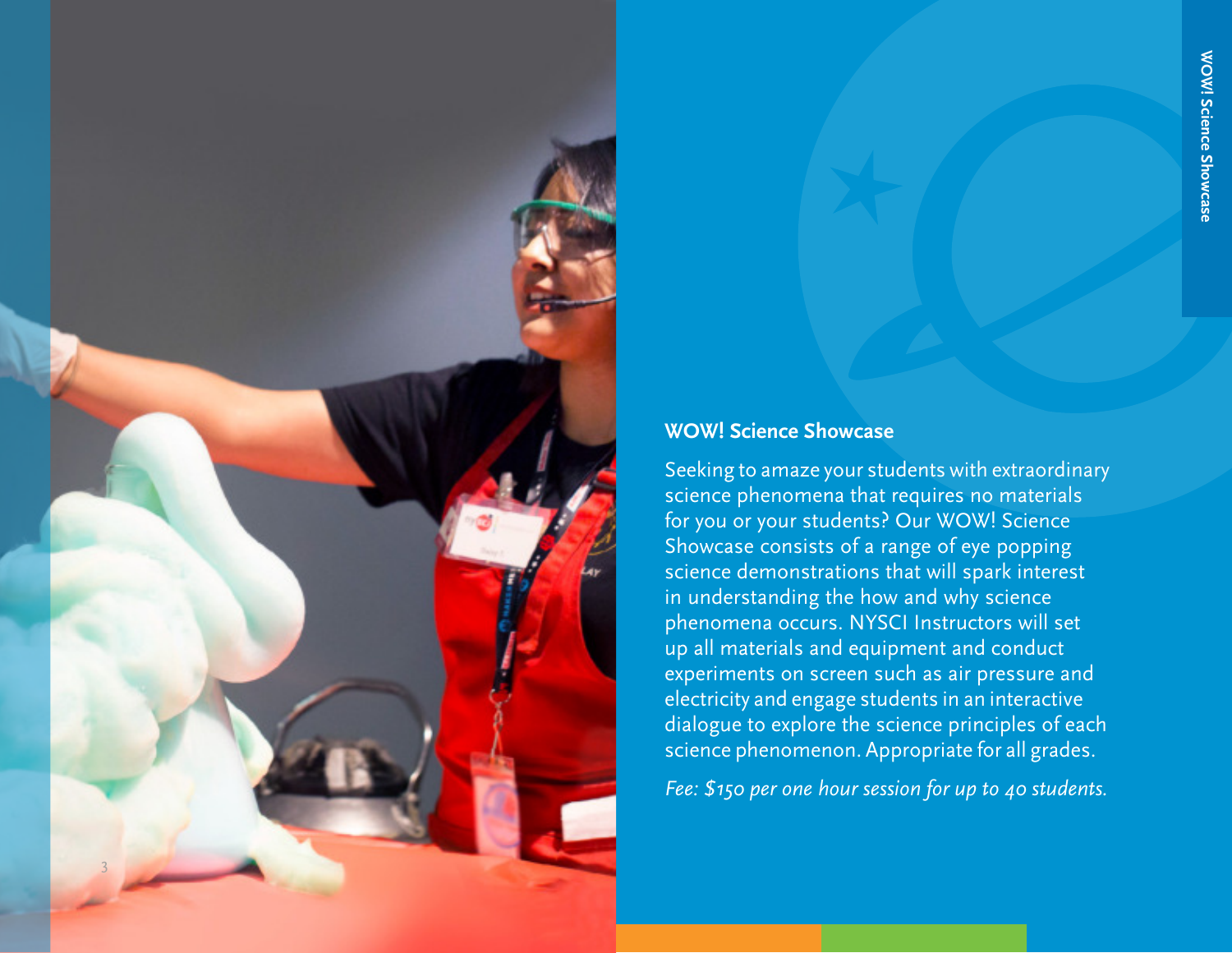

#### **ANIMAL ADAPTATIONS SERIES**

#### *Grade 4*

 Educators can reserve a series of three virtual workshops on Animal Adaptations that scaffolds the learning experi ence for 4th grade students, engages in hands-on engi neering challenges and aligns with NYC Science Scope & Sequence Units of Study, NY State and Next Generation Science Standards. Students will explore how the brain and the eyes work to perceive the world around us, observe a cow's eye dissection, and discover unique features that help animals to survive in their environment.

 *Fee: \$450 per class for all 3 sessions. Workshop description for each session below.*

 *For more information or to book a NYSCI program, contact Georgette Williams at 718-595-9114 or gwilliams@nysci.org.*

## **Eyes Have it**

 Experiment with various optical illusions and learn how the brain can deceive the eye. Conduct investigations on depth perception, and create an optical illusion toy.

*Grade 4: NYC Unit 1 LS1-2, NYS LS1-2*

#### **Cow's Eye Dissection**

Compare and contrast the structure and function of a human eye with a cow's eye dissection. Explore how thebrain and eyes work togetherto filter light and create images for your brain to interpret.

*Grade 4: NYC Unit 1 LS1-2, NYS LS1-2*

#### **Gliding Mammals**

Get inspired by gliding animals and your knowledge of forces and motion to design a gliding wing suit out of everyday materials.

*Grade 4: NYC Unit 1 LS1-2, NYS LS1-2*